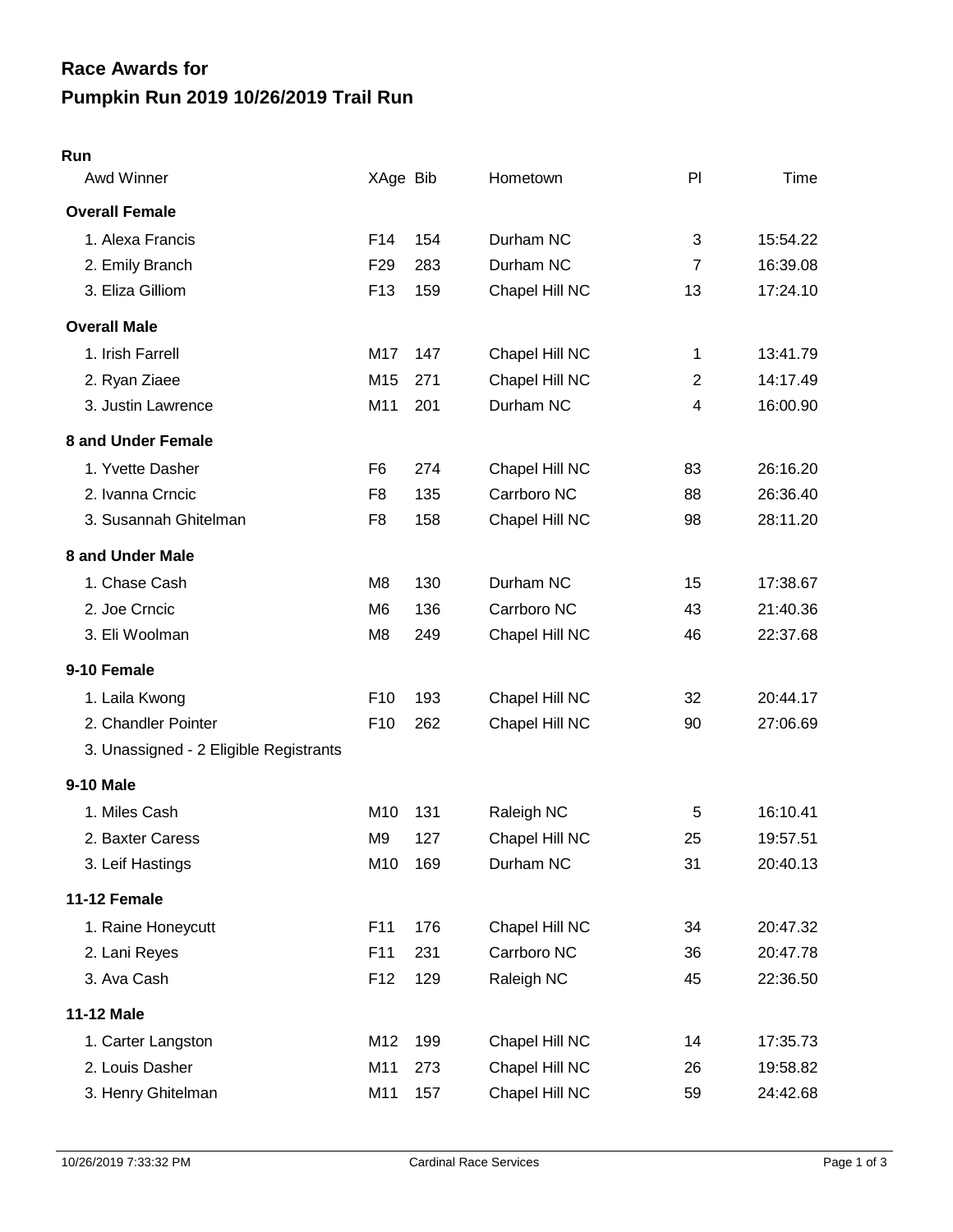## **13-14 Female**

| F <sub>13</sub> | 194 | Chapel Hill NC  | 18  | 17:48.45 |
|-----------------|-----|-----------------|-----|----------|
| F <sub>13</sub> | 191 | Chapel Hill NC  | 19  | 17:51.64 |
| F14             | 205 | Durham NC       | 56  | 24:39.33 |
|                 |     |                 |     |          |
| M14             | 188 | Chapel Hill NC  | 10  | 16:47.30 |
| M13             | 144 | Hillsborough NC | 144 | 59:06.46 |
|                 |     |                 |     |          |
|                 |     |                 |     |          |
| F <sub>15</sub> | 255 | Carrboro NC     | 39  | 21:01.75 |
| F <sub>15</sub> | 226 | Chapel Hill NC  | 40  | 21:01.82 |
| F <sub>18</sub> | 208 | Carrboro NC     | 74  | 25:40.03 |
|                 |     |                 |     |          |
| M16             | 132 | Chapel Hill NC  | 8   | 16:46.79 |
| M16             | 148 | Chapel Hill NC  | 9   | 16:47.07 |
|                 |     |                 |     |          |
|                 |     |                 |     |          |
| F <sub>22</sub> | 227 | Lexington KY    | 22  | 18:42.75 |
| F <sub>24</sub> | 107 | Carrboro NC     | 54  | 23:58.68 |
|                 |     |                 |     |          |
| M25             | 268 | Carrboro NC     | 53  | 23:58.21 |
|                 |     |                 |     |          |
|                 |     |                 |     |          |
| F34             | 239 | Chapel Hill NC  | 41  | 21:16.11 |
| F37             | 242 | Chapel Hill NC  | 60  | 24:46.09 |
|                 |     |                 |     |          |
| M35             | 106 | Durham NC       | 6   | 16:35.75 |
| M35             | 248 | Chapel Hill NC  | 20  | 18:25.29 |
|                 |     |                 |     |          |
| F49             | 153 | Chapel Hill NC  | 28  | 20:07.46 |
| F40             | 265 | Durham NC       | 37  | 20:53.42 |
|                 |     |                 |     |          |
| M44             | 190 | Chapel Hill NC  | 17  | 17:40.47 |
| M43             | 167 | Pittsboro NC    | 21  | 18:32.89 |
|                 |     |                 |     |          |
| F <sub>57</sub> | 267 | Olivette MO     | 71  | 25:35.21 |
| F <sub>52</sub> | 278 | Apex NC         | 92  | 27:31.08 |
|                 |     |                 |     |          |